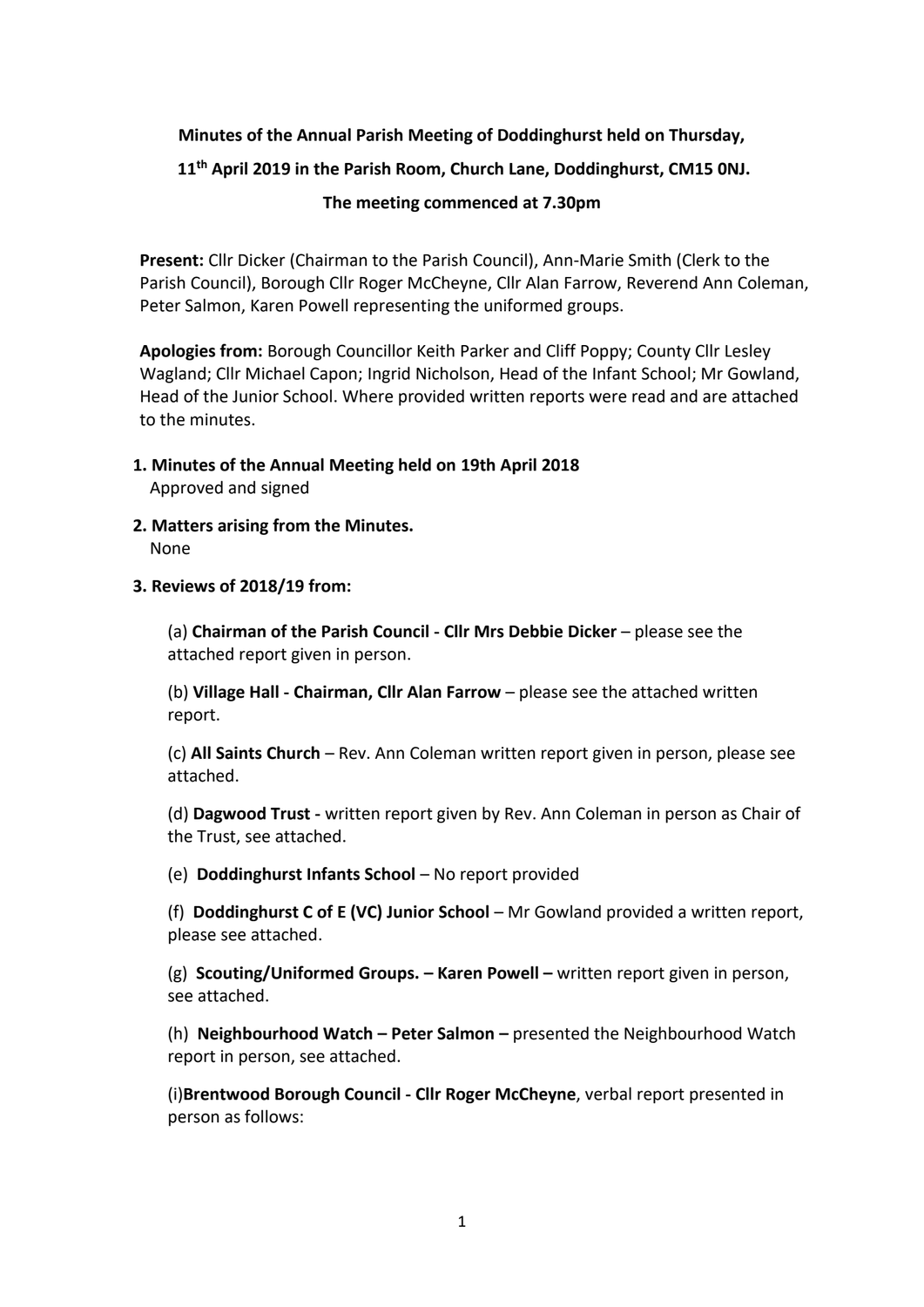- Local Development Plan. Consultation has now finished and the Plan will be presented to Government in late June. No building sites identified in Doddinghurst but some in Blackmore and Kelvedon Hatch.
- BBC continues to try and save money because of Government cuts.
- Fly Tipping in Dagwood and Days Lane has continued to be a problem but the new enforcement team have responded quickly. NATs team doing excellent work.
- Town Hall development supposed to be finished June/July this year.
- Planning. A planning application has now been submitted for the Willow and nothing is currently happening with Waterworks Spring Farm since it was purchased.
- In the absence of ECC Lesley Wagland, who sent her apologies, Roger Mc Cheyne mentioned ECC Highways Pot hole improvement programme. Lesley has recently confirmed the completion of works in All Saints Close. He also mentioned ECC involvement with the Local Plan to ensure the infrastructure for housing and development is provided including improving the A127.

# **4. Matters raised by residents at the meeting**.

None raised.

The Chairman thanked those present for their attendance and closed the meeting at 20.30.

**Signed:** ..................................................... **Dated 11**

Dated 11<sup>th</sup> April 2019

**Written reports follow:**

## **Letter from the Chairman of Doddinghurst Parish Council**

I cannot believe another year has gone since writing to you, where does the time go?

The past year has seen the final completion of the play area, with the installation of the teen shelter, and the kicking goal. Unfortunately, whatever the parish council put in for the older youths of the village, a small minority still seem to take pleasure in destroying as much as they can. The zip wire was out of action before the holidays which meant it could not be enjoyed by other young people. What is it about this minority, perhaps someone could let us know? The parish council is having discussions with Blackmore youth club, to see if our older youths can join. The parish council would be prepared to hire a bus which would have to be driven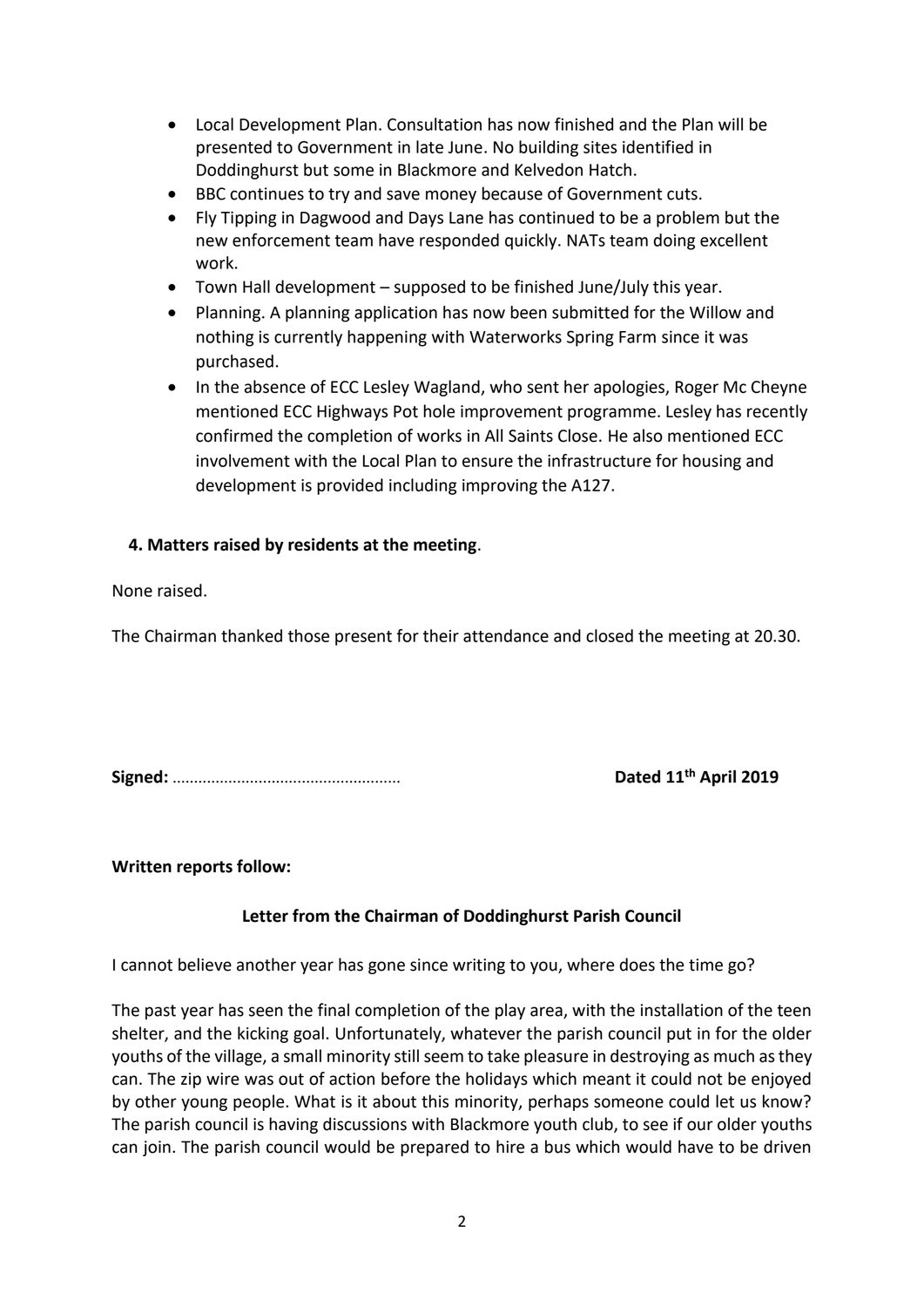by a responsible adult so that those who would wish to go and return could do so. Hopefully this will come to fruition.

At the moment we have no new plans for the village, apart from making sure Doddinghurst remains a good place to live.

The parish council accommodation, attached to the Village Hall, is in need of refurbishment, especially the roof, and estimates are being sought. The parish room, office and toilets are in need of updating and we hope to begin this work during the year.

The council had a 25 year lease on Peartree playing field and last year we were given the opportunity of purchasing the land in advance of the lease expiry. The parish council believes this purchase has secured a good future asset for the village. There are no plans to change its current recreational use but we would be interested in hearing the views of residents on how the village can best use this resource.

There have been two recent police meetings with the public held in the parish room. Both meetings were well attended, and another one is being planned for the Spring. Please come along and find out how the police deal with any local crime and disorder.

The May Fair will once again take place on the first Monday in May 2019, this is a popular morning in the village, especially as it gives the clubs and charities an opportunity to collect money for their associations.

The new Village Hall committee consists of four members of the parish council, together with three residents. The parish councillors however are there as residents of Doddinghurst and not as parish councillors. Since the new committee was formed a free of charge redecoration has taken place to bring the décor more up to date. The hall also needs a new heating system and other improvements but to do this we will have to obtain funding for the work first. PLEASE SUPPORT THE VILLAGE HALL. It is a key resource for the village as it provides a location for a pre-school and many clubs. It is a central location for the community in the village with its heavily used car park and recreational areas.

In May 2020, there will be a full re-election of the parish council, and we are hoping that residents will come forward to take a place on the council. Being a parish councillor is a worthwhile job serving the community you live in. Most of the present parish councillors have been on the committee for quite a few years, giving as much of their time as possible, but every committee needs new blood and new ideas. From May 2019, there will be reminders of the election to come in 2020. Do enquire about becoming a parish councillor, it is certainly interesting and enjoyable.

As you are no doubt aware over the Christmas period, we have had a serious fly tipping episode which, thanks to Brentwood Borough Council, has now been cleared but it is a growing problem that affects the whole of Essex. Our groundsman works six days a week to keep the central recreational areas of the village clear of litter but this costs money so it would be better if people used the litter bins and did not create a problem in the first place! The Parish Council do have a few regular volunteers who help to litter pick lanes such as Days Lane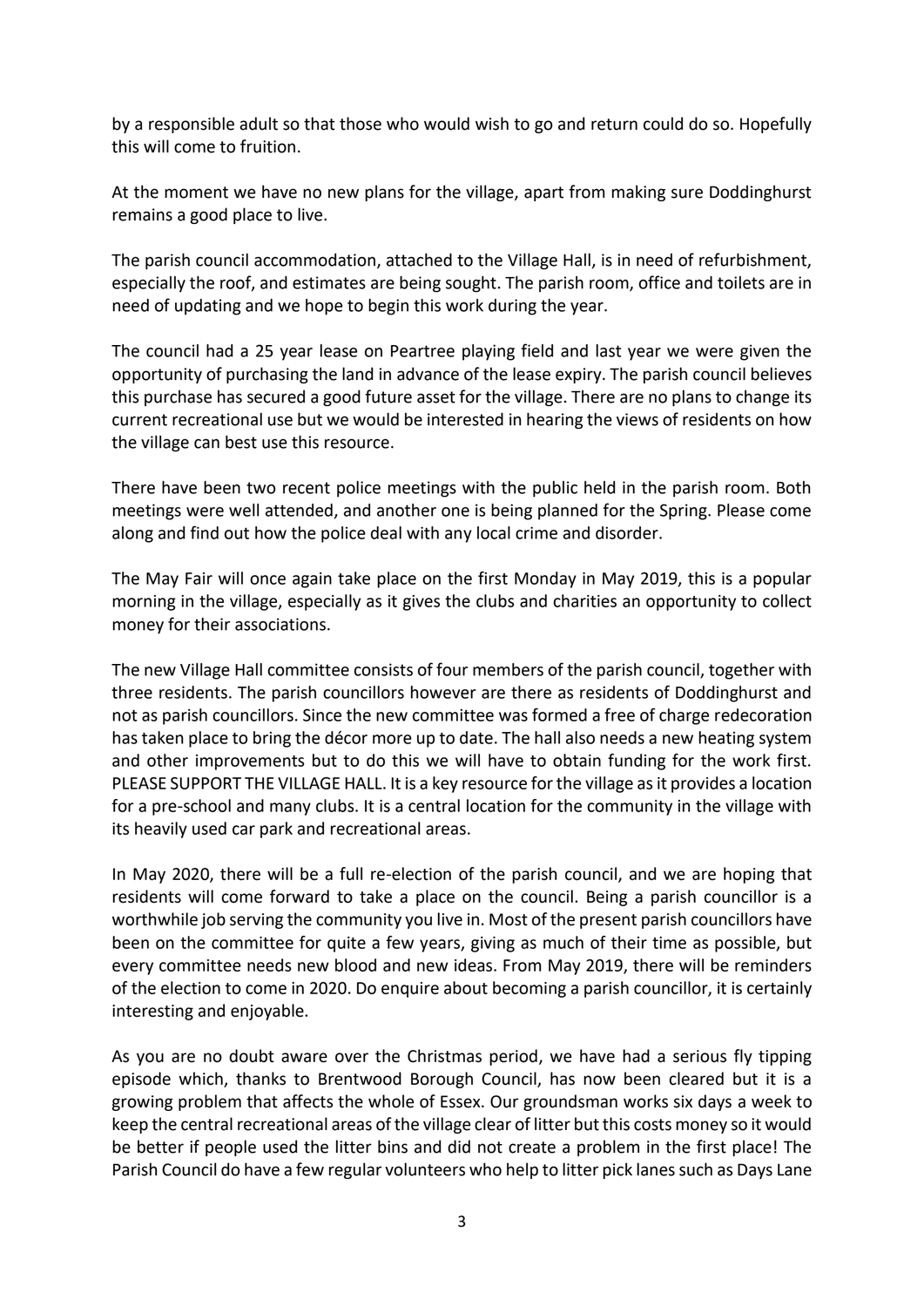and Dagwood Lane and recently a group of enthusiastic members of the Doddinghurst Facebook discussion page took to the lanes with their black bags which was wonderful to see. Many thanks to all of you for your support.

Remember the Parish Council is your council and is there to serve you.

and B.

### **Debbie Dicker - Chairman of the Parish Council**

**January 2019**

#### **Village hall report 2018-2019**

Accomplishments this year

The caretaker and committee members have become experts in blocked drains, temperature controlled taps and the various oddities of the hall.

We have completed fire assessments to gain a fire certificate and have procedures and checks in place to maintain standards.

Thanks to Zoe Moss and her team who have given the hall a face lift. After some delay we now have our own website thanks to Nick Moss. We are hoping for a volunteer to administer and update this site with pictures and events.

We are also looking for local sponsors and company advertisements to enhance our website

We have standardized our structure on hires and bar prices. A reassessment of our waste collection has reduced our yearly costs.

Disappointedly our requests for imaginative new heating systems quotations have not been that successful and is still on going.

The bookings for preschool and various evening clubs are flourishing, but our planned race night event had to be cancelled as not enough tickets were sold.

The bookings for the hall hires is lower than last year.

However the new cinema club had its first showing to a full hall and has gained a strong membership.

Security and parking remain an ongoing problem.

Our Annual General Meeting is being held on 20<sup>th</sup> May at 8pm all villagers are welcome.

Once again our website is: **doddinghurstvillagehall.com**

#### **Alan Farrow**

**Village Hall Chairman, 18th April 2019**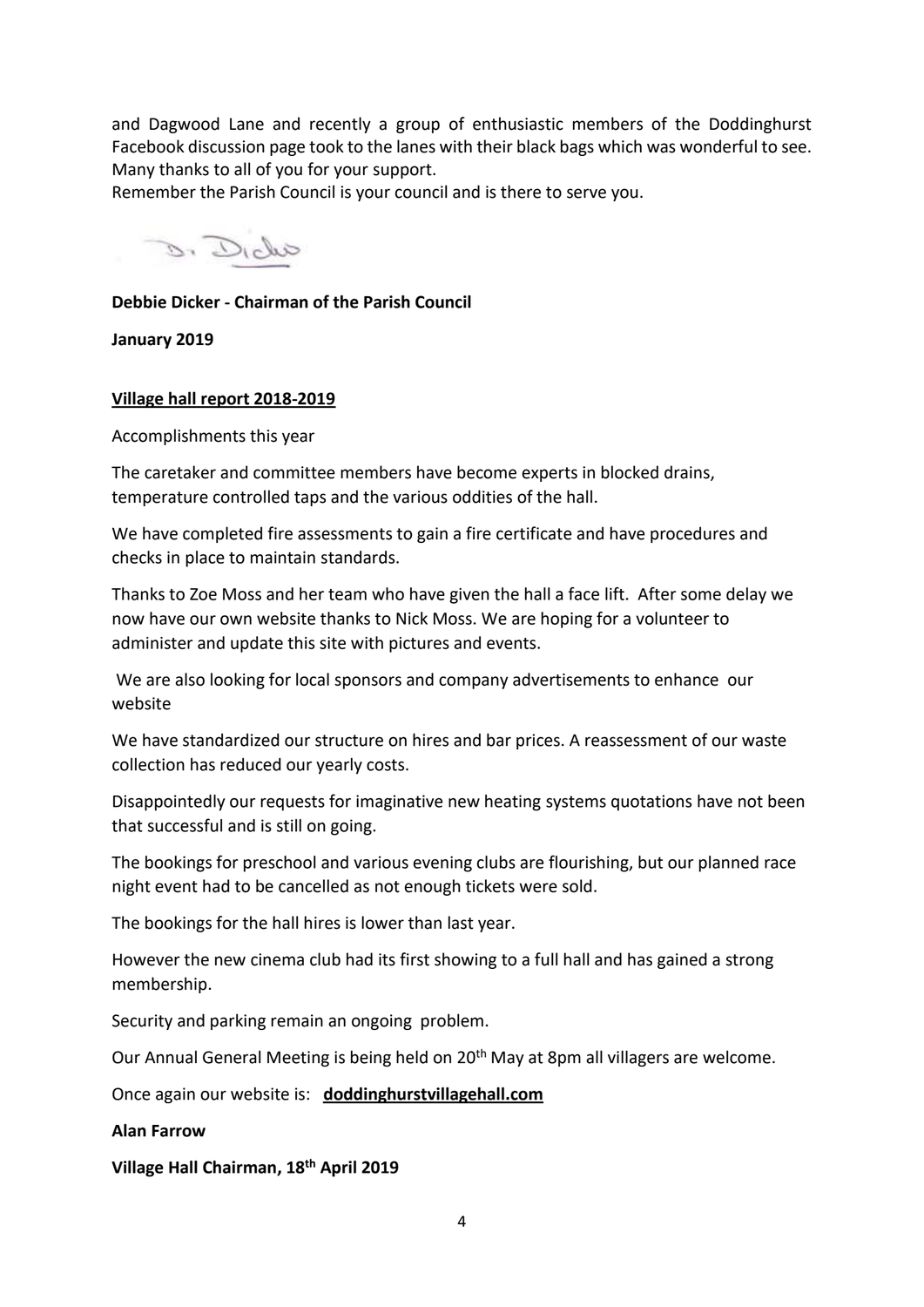## **All Saints Church Report to the Annual Parish Meeting of Doddinghurst for Year 2018**

The Church in Doddinghurst is in good heart!

We are delighted to be part of the community of Doddinghurst and feel we have a good and positive relationship with the Parish Council and the people of the village.

The building continues to be well maintained thanks to the generosity of the worshippers and many members of the local community through the Friends of All Saints. We are grateful for all their support. The project to develop the back of the Church has stages one and two completed. The Churchyard always looks beautiful and is cared for by a team of volunteers under the leadership of Caroline Seville. In 2018 we were awarded first prize e for the Best Kept Churchyard in Essex!

Our Parish Eucharist on Sunday continues to flourish with people of all ages coming together to worship God. Many children and young families take an active part in leading our worship including some being Eucharistic ministers. The monthly Church Parades are well attended and our 'Saints Alive' monthly Sunday group for children enjoy many exciting activities and crafts including recently building a large boat which was wheeled down the aisle! Our second Holiday Club, Summer Explorers, ran for four mornings in the Village Hall under the leadership of Jane Miles and a team of 20 adult leaders and 10 young leaders. 50 children from our village attended. We had our third Party of Light for All Saints tide, this time in the Scout Hut, where we made slime amongst other things and had a treasure hunt by torchlight!

A team from the Covenant Churches continue to go into the Junior School to run 'Open the Book' Assemblies most Mondays, and twice termly they hold 'Messy Church' in the Infant School. We also go into school 4 times a year to lead, with the children, a Eucharist service and to work with different year groups on various parts of the curriculum relating to faith.

During the year 1 adult and 5 young people were confirmed by the Bishop of Chelmsford and the new Bishop pf Bradwell

The Guild of Simeon and Anna, which is a group of older people who have a ministry of prayer for the church and the village continues to underpin all our activities.

The Church web site managed by Claire Abraham is continually updated to reflect the Church's seasons and our Facebook page managed by Jane Miles gives regular updates, including photos of all that is going on.

The Church continues to support the Friday coffee morning for St Francis Hospice, to run Monday quiz afternoons , various talks on the history of the Church , summer cream teas and many other community events.

A number of significant events for the whole community took place in 2018 including:

• 2018 year marked the centenary of the ending of World War 1. About 300 adults and children attended our Service of Remembrance with the Act of Remembrance taking place at our village War Memorial. The unformed organisations paraded, the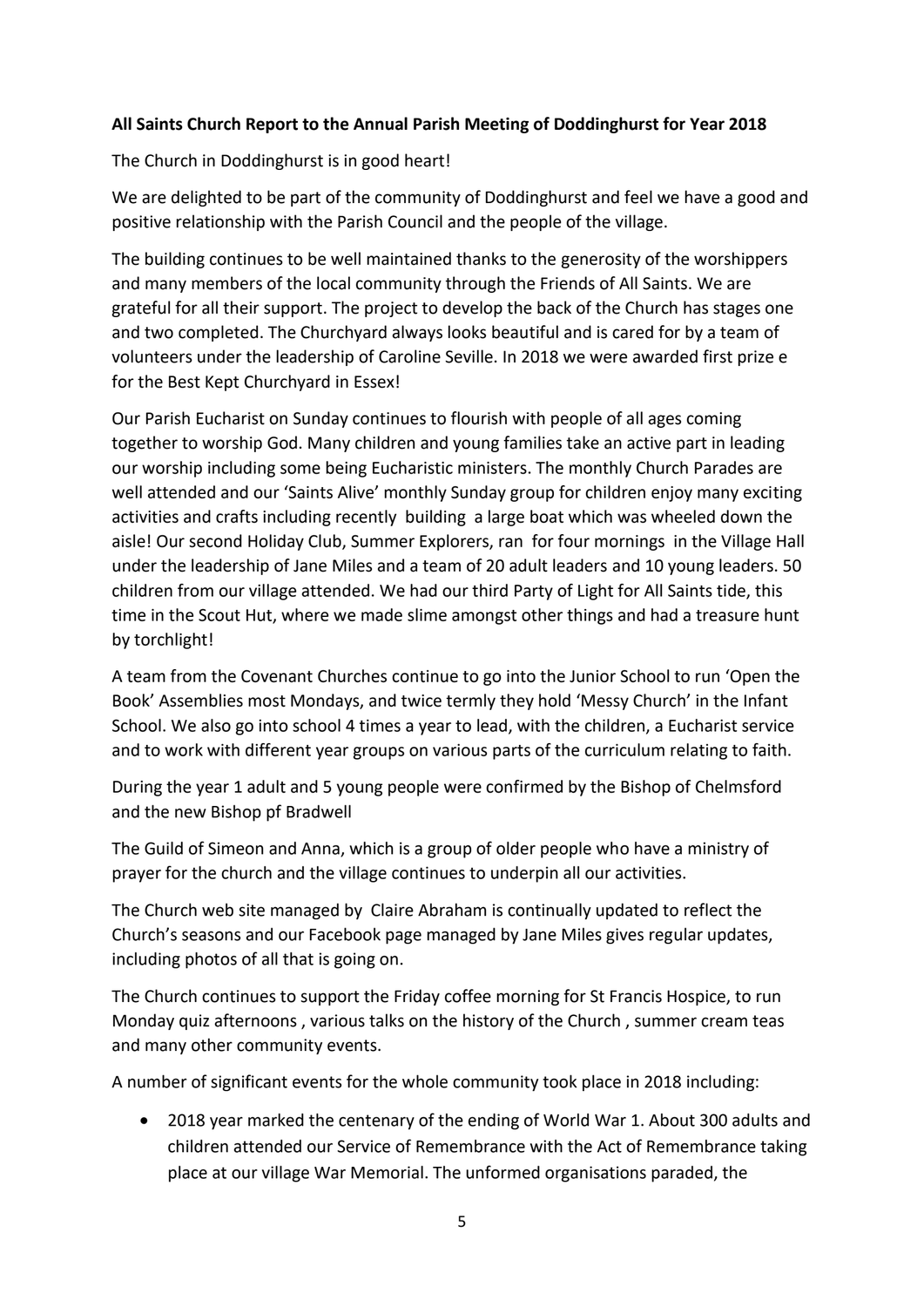combined choir from both our schools sang, and wreaths were laid by representatives from the Church, Parish Council and Uniformed Organisations to commemorate those from our village who died in the Two World Wars. A special display including displays of poppies was held in Church and in the afternoon Caroline Seville gave an illustrated talk on Doddinghurst 1914-18.

- Our first Richard Stonley Festival, to celebrate the life of Doddinghurst's very own Tudor Diarist , was held in June. It was opened by Lord Petre of Ingatestone Hall who also lent Tudor costumes for the team to wear. There was a whole host of activities including the Tudor re-enactment group setting up camp with many stalls and educational activities , a Tudor Feast held in the Church followed by Tudor dancing in the Churchyard , an interactive drama performance by a theatre company based on Shakespeare's plays and a special service on Sunday morning at which we used a chalice which would have been used by Richard Stonley himself.
- The Carol Singing in the Willow as again very well supported and a generous collection sent to the Children's Society

## **Dagwood Trust**

.

The Dagwood Trust, whose Trustees include the priest and Churchwardens and representatives of the Parish Council, have continued to support the educational and recreational development of our young people through grants given to the Junior School for Bibles for Year 6, to craft activities and diary writing workshops for the children at the Stonley Festival and to the Village Hall for emergency work so that the children using the Hall could continue to do so.

#### **Future**

- On May 11<sup>th</sup> David and I will be celebrating 70 years (between us) in priestly ministry and 85 in diaconal ministry. The Bishop of Chelmsford is coming to preside and preach at the special Eucharist and this will be followed by a buffet lunch in the village hall
- We look forward to our first Church and Village Scarecrow Festival in September !
- All Saints will welcome a curate joining us in September
- The new Bishop of Bradwell will make his first visit to All Saints on Advent Sunday where he will lead the service and also confirm some of the congregation
- 2020 will see the 500th anniversary of Stonley's birth so we are just beginning to plan for that event

The Church appreciates the support of the community, aims to serve it and looks forward to developing ways in which we can all work together for the benefit of our village.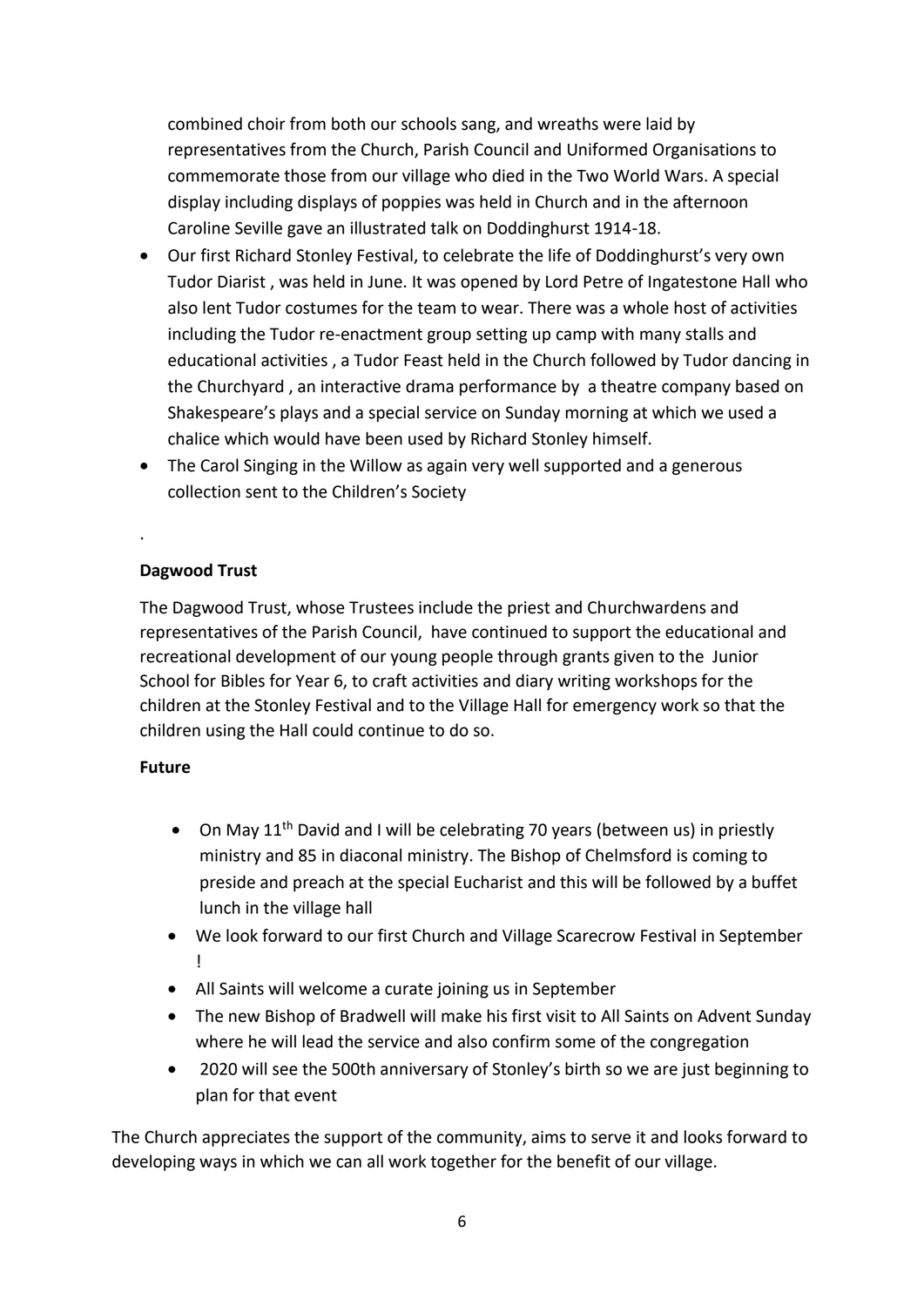Finally, on Thursday 28<sup>th</sup> March I was licensed by the Bishop as (House for Duty) Priest in Church of All Saints Doddinghurst rather than Associate Priest but with responsibility for Doddinghurst. We have a full PCC, two Churchwardens and a deputy church warden. It is good to see that the Diocese considers that All Saints in thriving enough to have its own priest again. This is due to the hard work, commitment and enthusiasm of the congregation and the people of Doddinghurst.

# **The Revd Ann Coleman 10th April 2019**

# **Doddinghurst Cof E Junior School – Head of Schools' report to the Annual Parish Meeting 2019**

The last two terms of this academic year have been very busy at Doddinghurst Junior School. The school is currently transitioning to become an Academy as part of the Osborne Cooperative Academy trust. The formal conversion date is due on 1st May 2019. Following leadership changes in October 2019, Mrs Benjeddi was appointed as Interim Executive Head of School and my role changed to Interim Head of School. Mrs Benjeddi has been a great support to the school during this time, helping us to develop a new progression document in writing and making some changes to the premise of the school (front fencing).

School numbers are just below 200 at the moment and we look forward to welcoming the new year 2s from the Infant school in September. Our pupils continue to enjoy coming to school. We have provided our pupils with a wide range of opportunities and events which enrich the curriculum, such as:

Themed history days – children and teachers dressed as Ancient Egyptians and WW1 soldiers. A visitor brought in artefacts and spent the day in school helping children understand what life was like during these periods.

Sporting Events – Miss Prince (PE lead) has been very busy, taking the children to many events such as Football tournaments, Cross Country, Netball and Multi-sport events to name but a few. Our Year 6 Football team are in the Semi-Finals of the regional league Cup. World Book Day - We dressed up as a favourite book character and each class did a book related activity. Each class also decorated their classroom reading area to reflect a favourite book.

Bikeability – training in how to ride a bike safely on the roads

Anti-bullying Week – In November the school joined thousands of schools across the country in saying 'no' to bullying. The children learnt about different ways to prevent bullying and this has been followed up with NSPCC workshops in school and e-safety workshops to promote positive uses of internet technology and how children can recognise the dangers of being online.

STEM week – The whole school took part in a 'plastic waste' awareness week. In their houses they learnt about the threat of plastic waste to the environment and then designed alternative ways to use plastic so that it isn't wasted.

Our children have also raised money for various charities so far this year, including Red nose day, Sport England foundation and will be doing some work to support Bowel cancer and research, after Easter.

As a school we continue to work closely with Rev. Ann and All Saints Church. The school choir sang at the Remembrance Day Service and years 3 and 4 have led Advent and Easter Services. Rev Ann has also led, assisted by various classes, several Eucharist Services for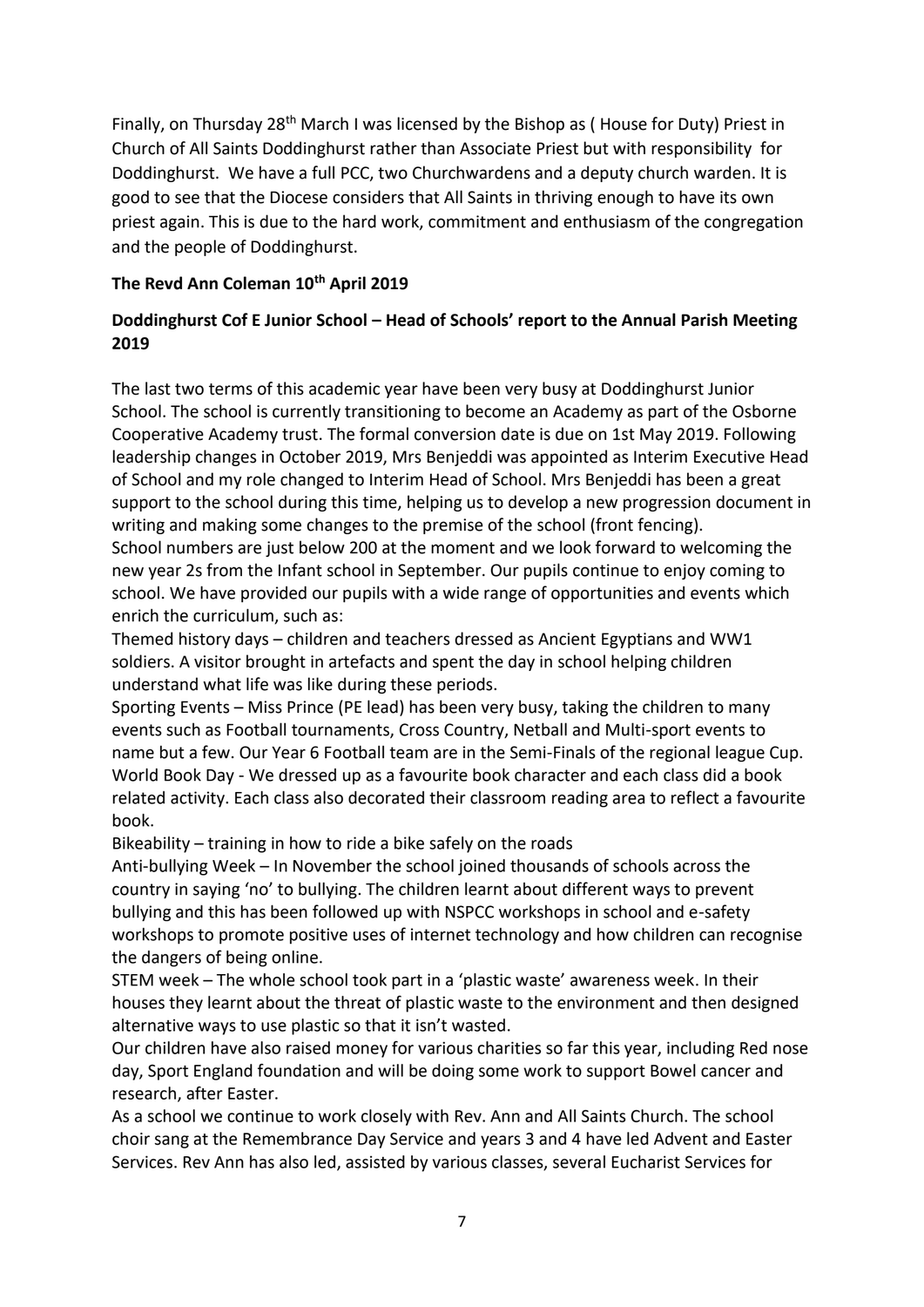pupils and their families in our school hall. Rev Ann has also facilitated a number of Theological reflections which encourage the children to think more deeply about an important Christian topic.

We are all very much looking forward to see what the summer term brings and establishing a new working partnership with the Osborne trust.

#### **Mr A Gowland, Deputy Head**

## **1 st Doddinghurst Scout Group**

Thank you for inviting 1<sup>st</sup> Doddinghurst Scout Group to present a report to the Parish Meeting.

We are very proud of what we have achieved since the last report. In the past year we have been lucky to have recruited two leaders bringing us up to 2 leaders in the Beaver Section, 5 leaders in the Cub section and 3 leaders in the Scout Section. Sadly Jason Hassell moved away from the area but Phil Sell, Assistant Scout Leader, and Dave Phillips, Assistant Cub Scout Leader, have joined the team as we provide scouting for 76 young people between the ages of 6 and 14, 24 Beavers aged 6-8, 28 Cubs aged 8-10  $\frac{1}{2}$  and 24 Scouts aged 10  $\frac{1}{2}$  -14.

Meetings are held weekly in the Scout hut and each term each section work towards activity badges and challenge badges, on completion of all 6,7 or 9 challenge badges depending on which section the child is in, the young person will receive their Chief Scouts Bronze for Beavers, Silver for Cubs and Gold for Scouts and are invited to an annual County Event where they are awarded a certificate. This year we are very proud to have been able to put forward 11 young people for their Bronze Awards, 5 young people for their Silver Award and 5 young people for their Gold Award.

An enormous amount of time and effort is put in by the leadership team each week prior, during and following weekly meetings in providing the various activities and events to facilitate every child achieving the Chief Scouts during their time in each section.

Beavers and Cubs have had some fantastic sleepovers and Camps with more planned for May and June preparing them for greater things to come in the Scout section. Before Christmas the Scouts hiked from Doddinghurst to Thriftwood avoiding the roads for a camp and in March did a Survival Skills camp in Noak Hill, making shelters to sleep under, making fires, sharpening pen knives, skinning rabbits and cooking pigeons. Last year some of our Scouts travelled to Wales and walked Snowdon and a similar trip in Snowdonia is scheduled over the May bank holiday weekend.

The Scouts have fundraised to help with the cost of the trip to Snowdon by holding a Scout Group Brunch on a Sunday morning in February and October, cooking and serving an excellent cooked breakfast, keep an eye in the link for the next Brunch date!

As a Scout Group we have been busy fundraising to enable us to improve the facilities in the Scout Hut and had the main hall re-plaster boarded, re-plastered and painted, a brand new stainless steel kitchen and new front doors. We received generous donations from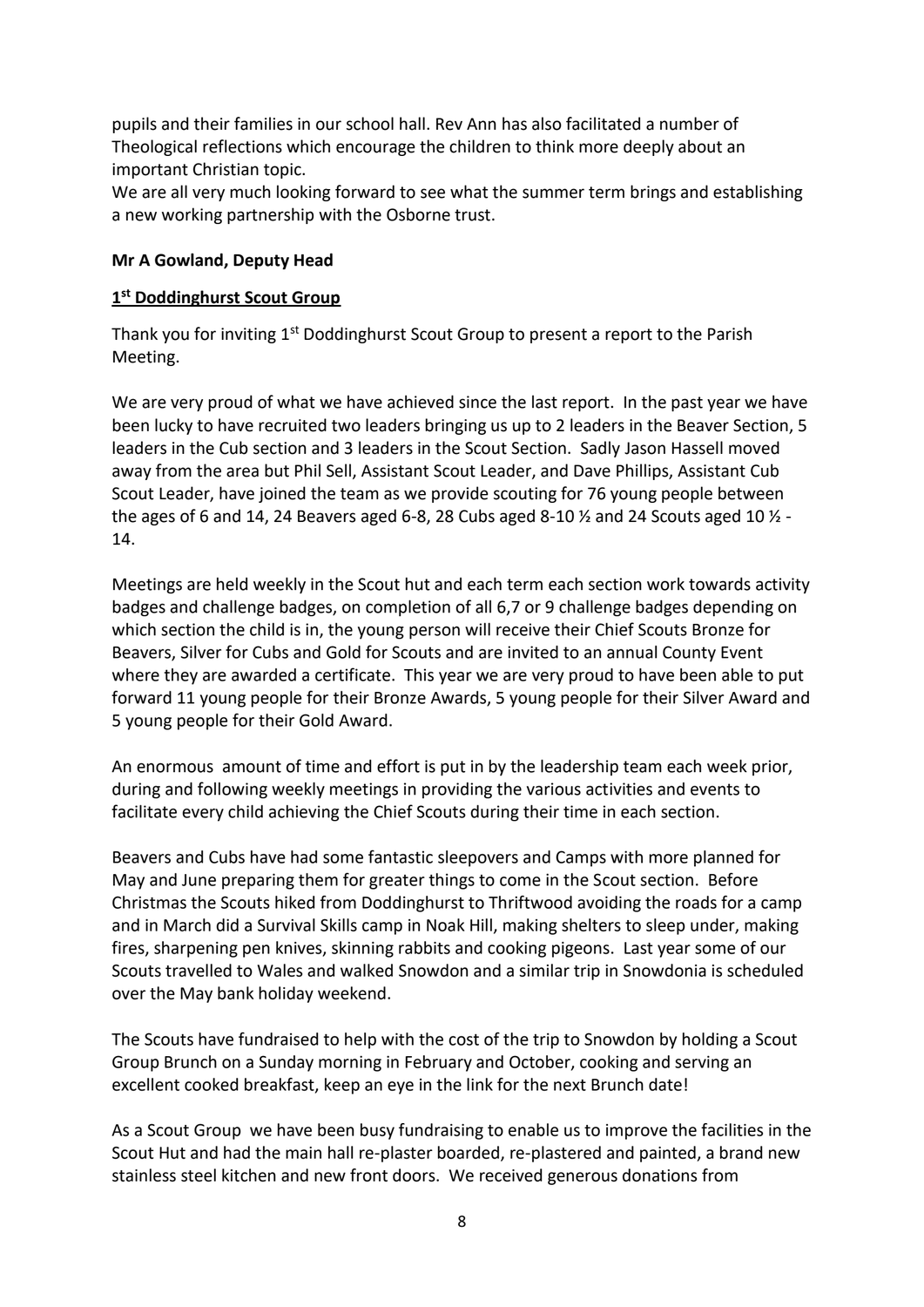businesses in addition to holding fundraising events of our own. We have a lovely well maintained garden area and have plans to relocate the camp fire circle later this year.

We are holding a BBQ with Race night on  $18<sup>th</sup>$  May, and will use the money to replace some of our smaller tents and purchase more camping equipment – more information on the BBQ is in the Link.

Scouting makes a positive contribution to society by helping young people to develop as active members of the community, who are self-reliant; who are caring; who are responsible and who show commitment. We regularly attend Church Parade services in All Saints Church and have a very strong link with Revd Ann who frequently drops into our meetings joining in with our activities.

The experiences our young people have in Scouting are likely to stay with them for the rest of their lives, all of the volunteers at  $1<sup>st</sup>$  Doddinghurst are proud to be a part of making this a reality.

**Karen Powell 1 st Doddinghurst Scout Group – April 2019**



*BRENTWOOD AREA NEIGHBOURHOOD WATCH*

*Peter J Salmon*

*Deputy Chair – Essex County NhW Assoc. 18 Apple Tree Crescent*

*Doddinghurst Essex CM15 0QS Tel : 01277 823305 E-mail : [banhw@talktalk.net](mailto:banhw@talktalk.net) Website : www.saferbrentwood.com*

Annual report for Doddinghurst Parish Council – April 2019

We continue to have our table of Crime Prevention Booklets and (free) Crime Prevention items in Priest House at some of the Coffee mornings held there and this year, thanks to Brentwood CVS, we were one of many tables in the Village Hall for a Seniors Information Coffee Morning. This was very well attended and proved to be quite a success for the CVS. In turn they were very appreciative of the courtesy and assistance they received from Doddinghurst.

The monthly 'Scary be Wary' posters are still being displayed around the Village to update those Residents who may not have access to the internet. The information/advice on these posters is always authorized by Brentwood Police.